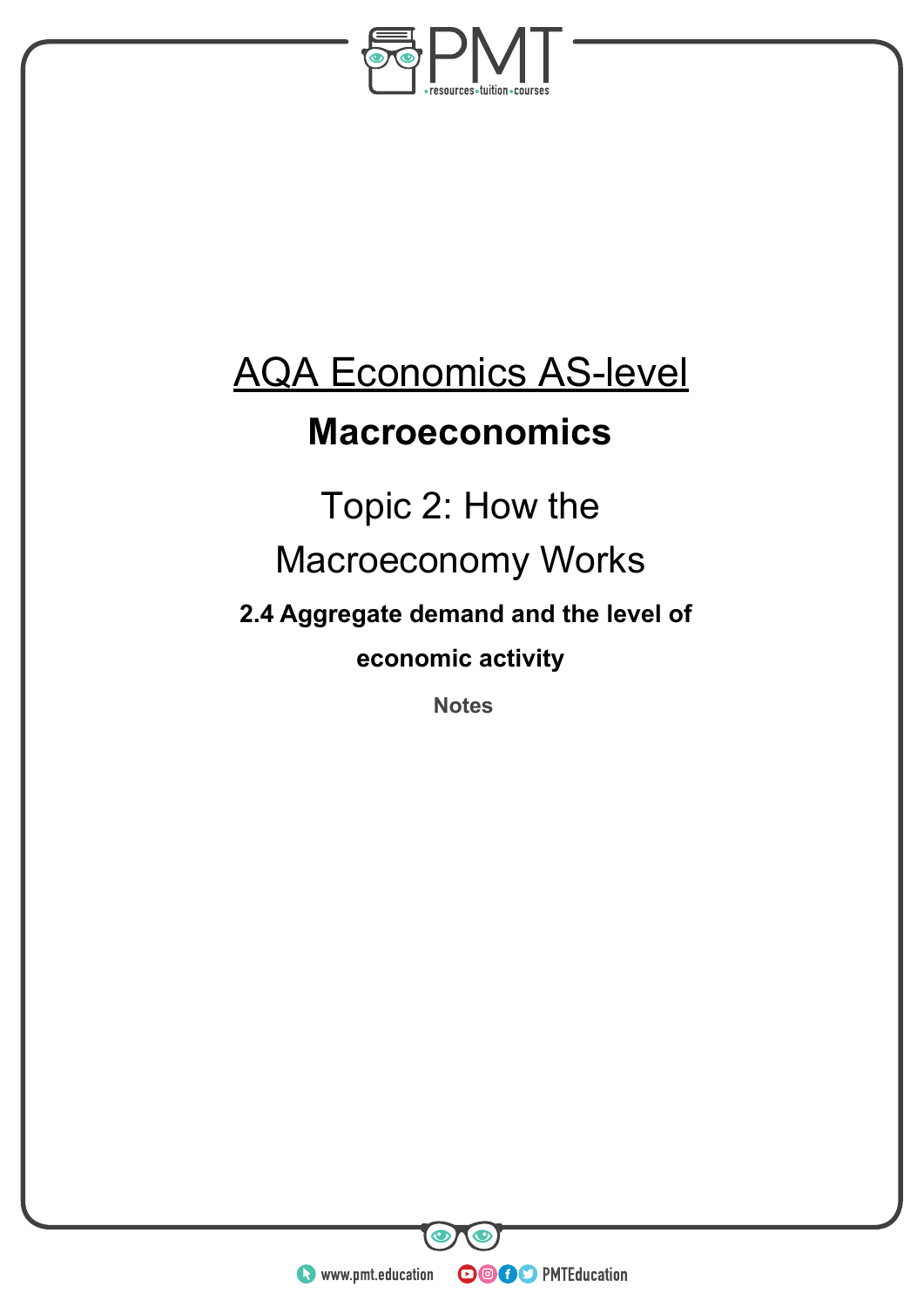

### **The role of AD in influencing the level of economic activity:**

The factors which influence the level of economic activity are:

- **Employment:** influences production and consumption
- **Confidence:** influences the level of spending and investment
- **Events:** natural disasters or Christmas influence the level of consumer spending
- **Other factors:** such as taxes and interest rates influence how much firms and consumers borrow, save or spend.

### **E** The multiplier process

The multiplier effect occurs when there is new demand in an economy. This leads to an injection of more income into the circular flow of income, which leads to economic growth. This leads to more jobs being created, higher average incomes, more spending, and eventually, more income is created.

The multiplier effect refers to how an initial increase in AD leads to an even bigger increase in national income.

It occurs since 'one person's spending is another person's income'.

**The multiplier ratio** is the ratio of the rise national income to the initial rise in AD. In other words, it is the number of times a rise in national income is larger than the rise in the initial injection of AD, which led to the rise in national income.

### **The significance of the multiplier to shifts in AD**

If an economy has a lot of spare capacity, extra output can be produced quickly and at little extra cost. This makes SRAS elastic and it means the size of the multiplier will be larger. A small increase in AD will lead to a large increase in national income.

**OOOO** PMTEducation

**WWW.pmt.education**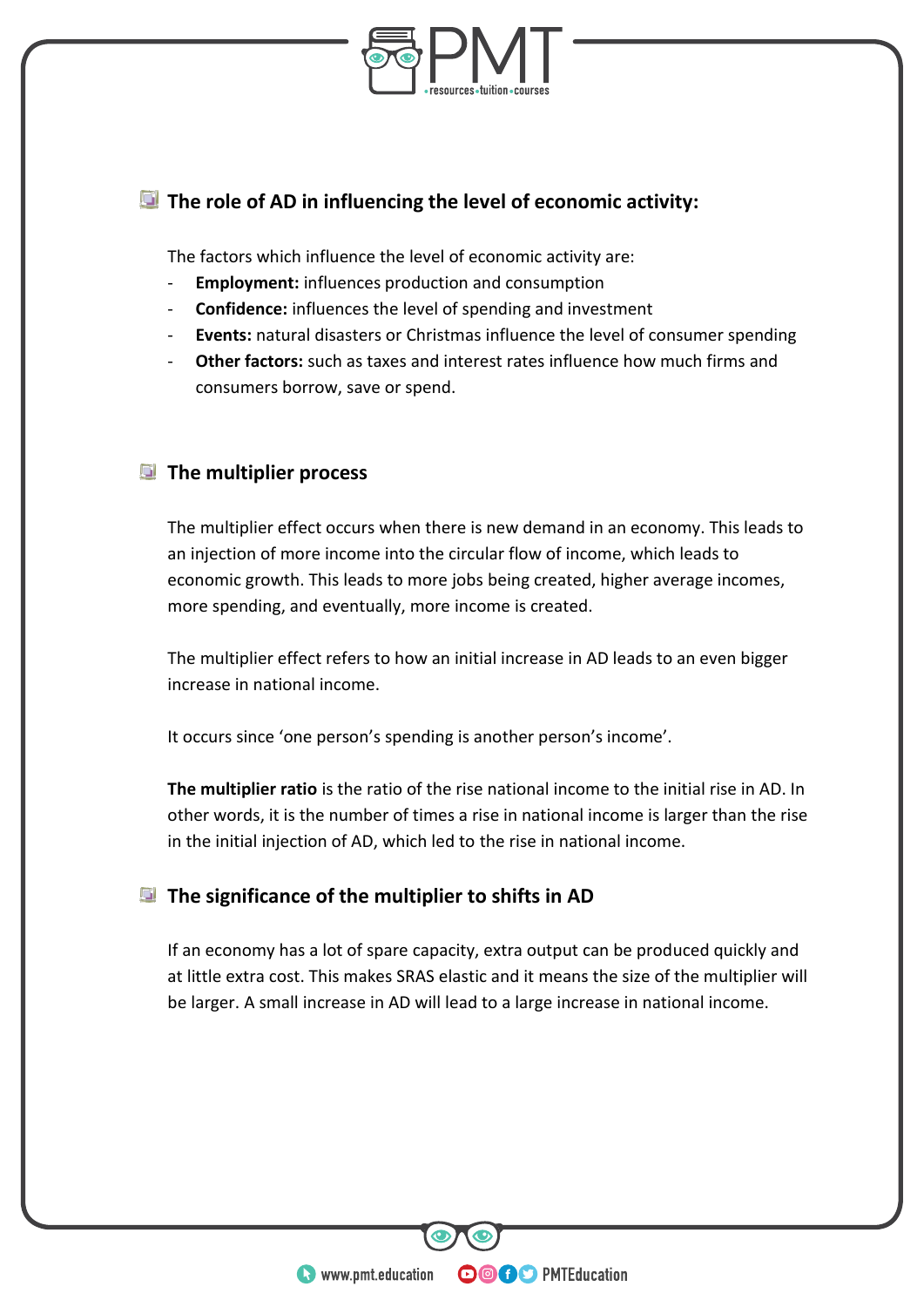

If SRAS is inelastic, the multiplier effect is likely to be smaller than its potential. This is because if AD increases, prices will increase rather than a full increase in national income. This higher rate of inflation will lead to higher interest rates. This will discourage spending and borrowing, and it will encourage saving, since the reward for saving is higher.